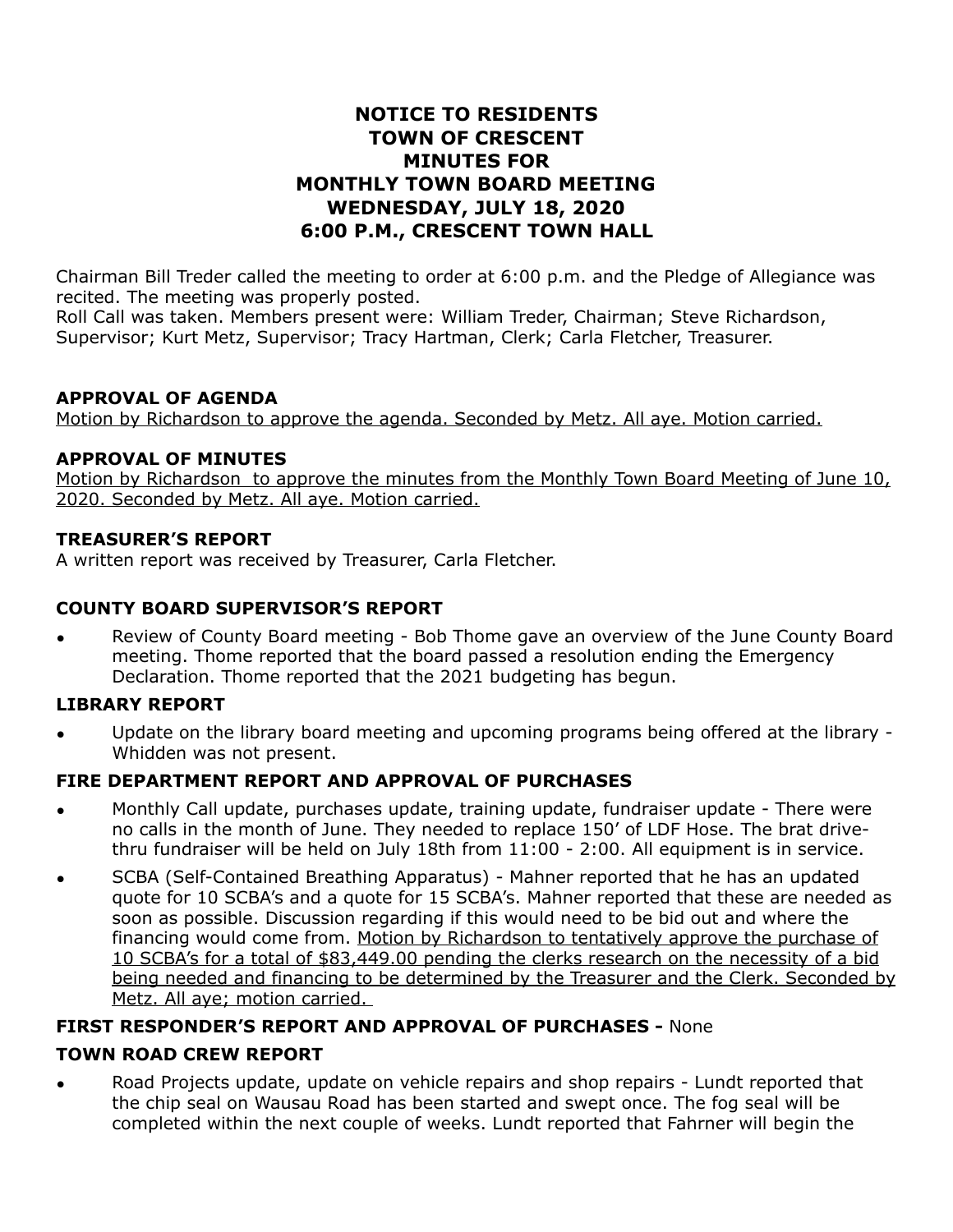maintenance on the roads (scrub seal, crack seal, etc) tomorrow. Lundt reported that they have been working on replacing the culverts.

- DISCUSSION/POSSIBLE DECISION REGARDING: Proposals for asphalt replacement for the roads having a culvert replacement - Lundt reported that they are replacing culverts in 4 areas and will need to have the pavement replaced when they are done. Lundt reported that he has received proposals from Musson. Motion by Treder to approve the 4 proposals as presented. Seconded by Richardson. All aye; motion carried.
- Crescent Spring Update The spring passed the bacteria test and the PFAS testing has not been received.
- DISCUSSION/POSSIBLE DECISION REGARDING: Sale of Ford truck Lundt reported that the new truck should be here within the next few weeks. Lundt reported that the 1996 Ford could now be sold. Motion by Richardson to put the 1996 Ford out for sale as a closed bid with bid opening at the August Board meeting. Seconded by Metz. All aye; motion carried.
- DISCUSSION/POSSIBLE DECISION REGARDING: Purchase of Asphalt Cutting Saw Lundt reported that the asphalt cutting saw died this summer. It was purchased in 2003. Lundt received 3 quotes for a new saw: MD Small Engine for a 5HP Husqvarna - \$1784; Bob's Power Center for a Husqvarna - \$2067; Bob's Power Center for a 6.5 Stihl for \$1712. Discussion regarding the difference between the 3 machines. Motion by Richardson to purchase the Stihl Cut Off Machine for \$1712.64 from Bob's Power Center, LLC with the money to come from the highway budget. Seconded by Metz. All aye; motion carried.

# **TOWN PLAN COMMISSION REPORT** - None

# **UNIFORM DWELLING INSPECTOR'S REPORT** - None

### **SQUASH LAKE DISTRICT REPORT -** None

**DISCUSSION/POSSIBLE DECISION REGARDING: Lake Julia Boat Landing Parking Concerns -** Bob Thome reported that boaters are parking all over the boat landing and parking in the Timber Lodge parking. Thome reported that this is causing issues for residents. Jeffrey Becker reported that he is next to the landing and people are parking up and down the road. Discussion regarding where they are allowed to park. Lundt reported that they cut a number of trees off of the road right-of-way to open up the roadway for trucks to park which should keep people off of the Becker right-of-way. Becker stated that there are a number of neighbors that would like to speak to the board regarding the proposed parking areas. Discussion regarding that the overcrowded parking is most likely a sign of the times right now and this will slow back down.

**DISCUSSION/POSSIBLE DECISION REGARDING: Lake Julia Lake Association - Do Not Liter signs -** Thome reported that the Lake Julia Lake Association cleans up the roads around Lake Julia every year and they would like to add a  $12 \times 18$  "Please Don't Litter" sign to the existing UTV signs on roads around the Lake. Thome was asked to contact the UTV club to make certain that this is acceptable to them. Motion by Richardson to give the Lake Julia Association permission to add no littering signs to the ATV/UTV posts around the town. Seconded by Metz. All aye; motion carried.

**DISCUSSION/POSSIBLE DECISION REGARDING: Speed Limit on S. River Rd and Crescent Rd -** Treder presented a PDF from the Wisconsin Department of Transportation. Treder reported that a speed study would not be needed in this case, however, it would be creating a liability for the town. Treder stated that the town would still need to have a reason to decrease the speed on S. River Road and Crescent Rd. Wesley O'Marra, S River Rd, stated that this has become a bigger issue since UTV's were allowed on the road. Discussion regarding the amount of houses that are on each of the roads. Discussion regarding how to move forward with reducing